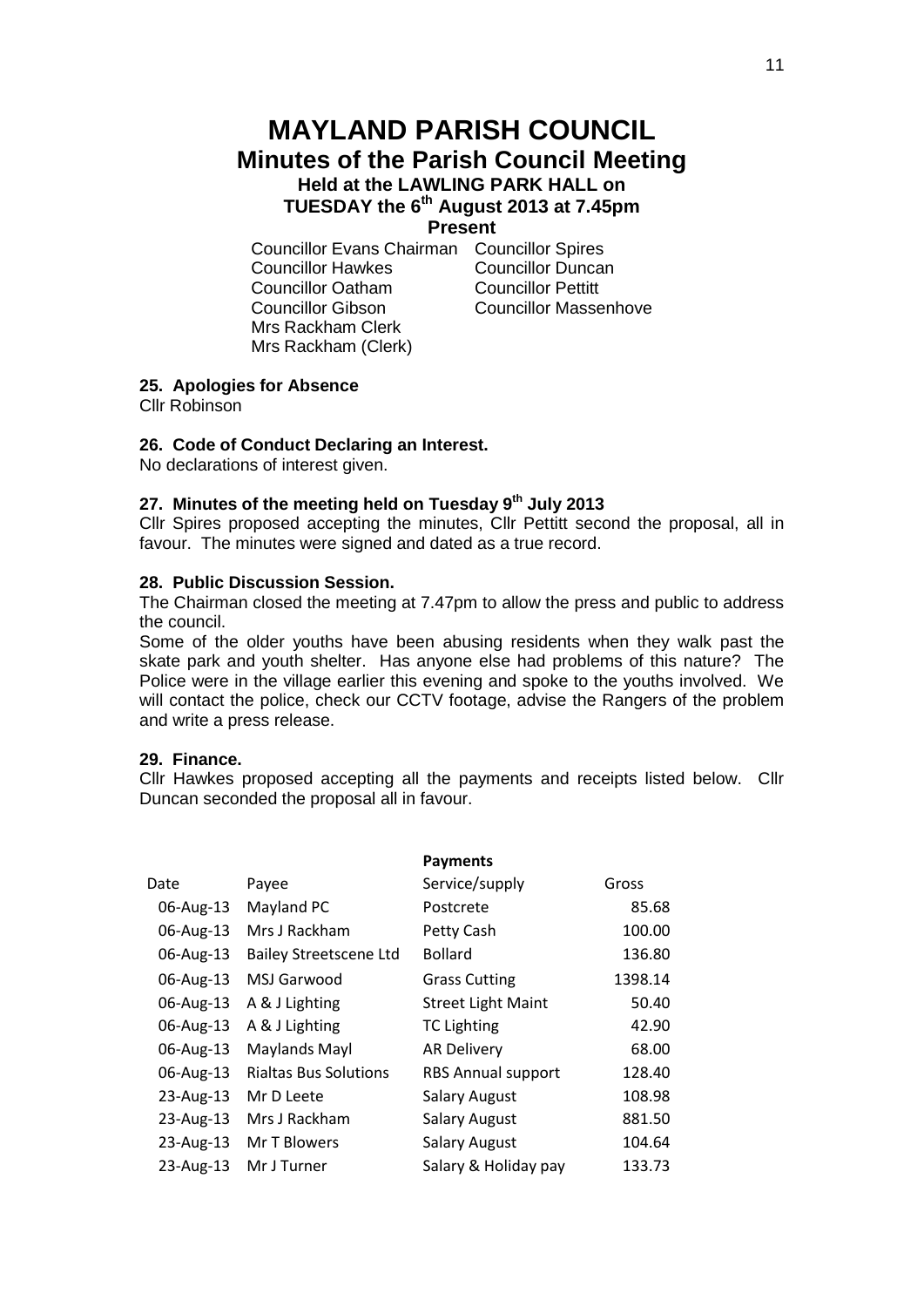|              |                                 | <b>Receipts</b>            |        |
|--------------|---------------------------------|----------------------------|--------|
| 02-Jul-13    | Mayland Boxing Club             | Fees July                  | 138.00 |
| 10-Jul-13    | <b>Netball Club</b>             | Fees July                  | 30.00  |
| 10-Jul-13    | <b>Various Residents</b>        | TC Hire                    | 55.00  |
| 10-Jul-13    | <b>Ayletts Charitable Trust</b> | Donation                   | 41.50  |
| 22-Jul-13    | <b>Various Residents</b>        | TC Hire                    | 34.00  |
|              |                                 |                            |        |
|              |                                 | <b>Petty Cash Payments</b> |        |
| 06-May-13    | All Seasons                     | Cleaning products          | 2.00   |
| 08-May-13    | Mayland S. Station              | Fuel                       | 6.70   |
| 10-May-13    | <b>Wickes</b>                   | Toilet seat                | 7.99   |
| $11-May-13$  | <b>Ernest Doe</b>               | Spark plug                 | 5.40   |
| 16-May-13    | Post Office Ltd                 | <b>Recorded Delivery</b>   | 2.00   |
| 28-May-13    | All Seasons                     | Misc goods                 | 8.00   |
| 29-May-13    | <b>DHBUG</b>                    | Membership fee             | 5.00   |
| $01$ -Jun-13 | Mc Coll                         | <b>Stamps</b>              | 12.00  |
| 10-Jun-13    | Mayland S.Station               | fuel                       | 7.51   |
| 19-Jun-13    | Freshways                       | <b>Refreshments DHGPC</b>  | 8.79   |
| 04-Jul-13    | Timpsons.                       | Key cut                    | 16.20  |
| $11$ -Jul-13 | Post Office Ltd                 | <b>Stamps</b>              | 19.20  |

Circulated Accounts and budget for April – June 2013 were proposed for acceptance by Cllr Spires, Cllr Evans seconded the proposal, all in favour.

#### **30. Lawling Park.**

Each Cllr has received a copy of the minutes from the July LPC meeting.

Cost of hall hire. LPC committee recommended the cost of the hall hire should be raised to £7 per hour for residents and clubs. £10 per hour for non-residents and businesses. Cllr Pettitt proposed accepting the recommendation; Cllr Gibson seconded the proposal, all in favour. **Clerk to action.**

Tennis Court Lighting Repair. Following a discussion Cllr Oatham proposed accepting the quote for re-cabling the TC inc., a duct for CCTV. 3 core x 2 runs. 1 for each circuit plus electricity to the hut. Cost to be taken from PC reserves, Cllr Gibson seconded the proposal, all in favour. **Clerk** to action. The need to replace lamps will be discussed once the cabling has been completed.

#### **31. Planning.**

**ECC.** Essex Replacement Minerals. Local Plan Letter. Noted

**Permitted Development Rights.** Cllr Robinson was not at this meeting. **Add to October agenda.**

#### **Consideration of applications for the council to make comment to the Planning Authority.**

**FUL/MAL/13/00627.** 2 No new self-build chalet bungalows on vacant site, land south of Bartlett Close. This council's original response hasn't changed. MDC Planning Advised.

**HOUSE/MAL/13/00618.** Replacement windows and doors to front and rear elevations at ground and first floor level, enclosed porch and replace metal railings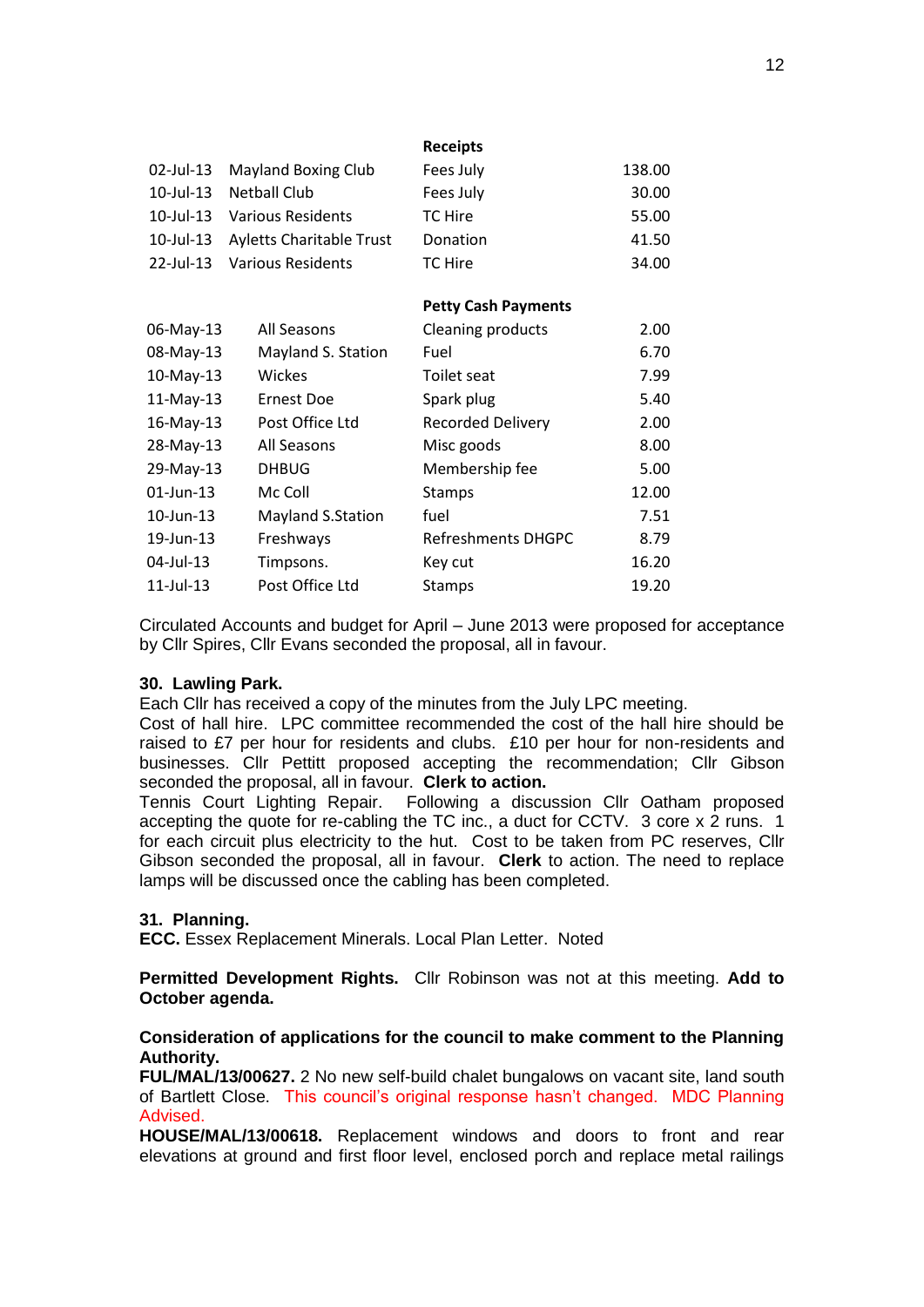with glass balustrade to the balcony at first floor level. Esplanade House, Esplanade, Mayland.

4 Support 3 No objections.

# **Planning decisions made by the local Planning Authority.**

**HOUSE/MAL/13/00290.**Single storey double garage of timber construction, with 3 course high brick damp course and rendered finish. Building to be erected within 1 metre of boundary fence. 46 West Avenue Mayland Approved

**HOUSE/MAL/13/00513.** Removal of existing 45% pitched roof, over existing first floor rooms to improve usable space by providing vertical walls to perimeter. New roof to be constructed with 22.5% pitch and dormers to front and rear elevations. Height of ridge to be maintained. 43 West Avenue Mayland. Approved.

**FUL/MAL/13/00430.** Siting of residential caravan within construction site to provide temporary accommodation for approximately 12 months duration. Elm Gables 4 Wembley Avenue Mayland. Approved

**HOUSE/MAL/13/00320.** Retention of garage to the front of the property. Ordiwedd Smiths Avenue Mayland. Refused.

## **Planning Appeal.**

**AOO/X1545/D/13/2202181. HOUSE/MAL/13/00320.** Retention of garage to the front of the property. Ordiwedd Smiths Avenue Mayland. Start date of appeal 23<sup>rd</sup> July 2013 Noted.

# **32. Highways.**

Cllrs report of any problems and actions that maybe required.

Highway Panel Minutes. Each Cllr has been sent a copy for information. The request for a mini roundabout Steeple Road/The Drive is on the reserved list. The panel is also investigating dropping the kerb in Imperial Avenue by the post box.Information noted.

Highway Ranger Service. Noted.

#### **33. Parks & Open Spaces. MNR, Cardnells & Everetts.**

Cllrs report of any problems and actions that maybe required in any other of the Council's POS.

The grass is long in the MNR; all the picnic benches have been painted. Overhead branches are being attended to by Mr Leete.

#### **34. Village Environment**

Incudes: Lighting, Vandalism, Sea Wall, Transport Parish plan.

Cllrs reported the following: The new surface on the sea wall is being changed as the original replacement chippings did not bind together as they were expected too. The Environment Agency has now used road scalpings and they will finish the edges with top soil. A press release has been sent to the Maylands Mayl.

A questionnaire has been sent to each resident in Mayland and Maylandsea. This doesn't form part of our Parish Plan and is nothing to do with this council or Maldon District Council. It was agreed that the following notice will be given to all shops in Mayland/Maylandsea to display in their premises. The survey that was sent out week ending 4<sup>th</sup> August has been issued by a private developer and is nothing to do with Mayland Parish Council or Maldon District Council. **Cllr Pettitt** will distribute.